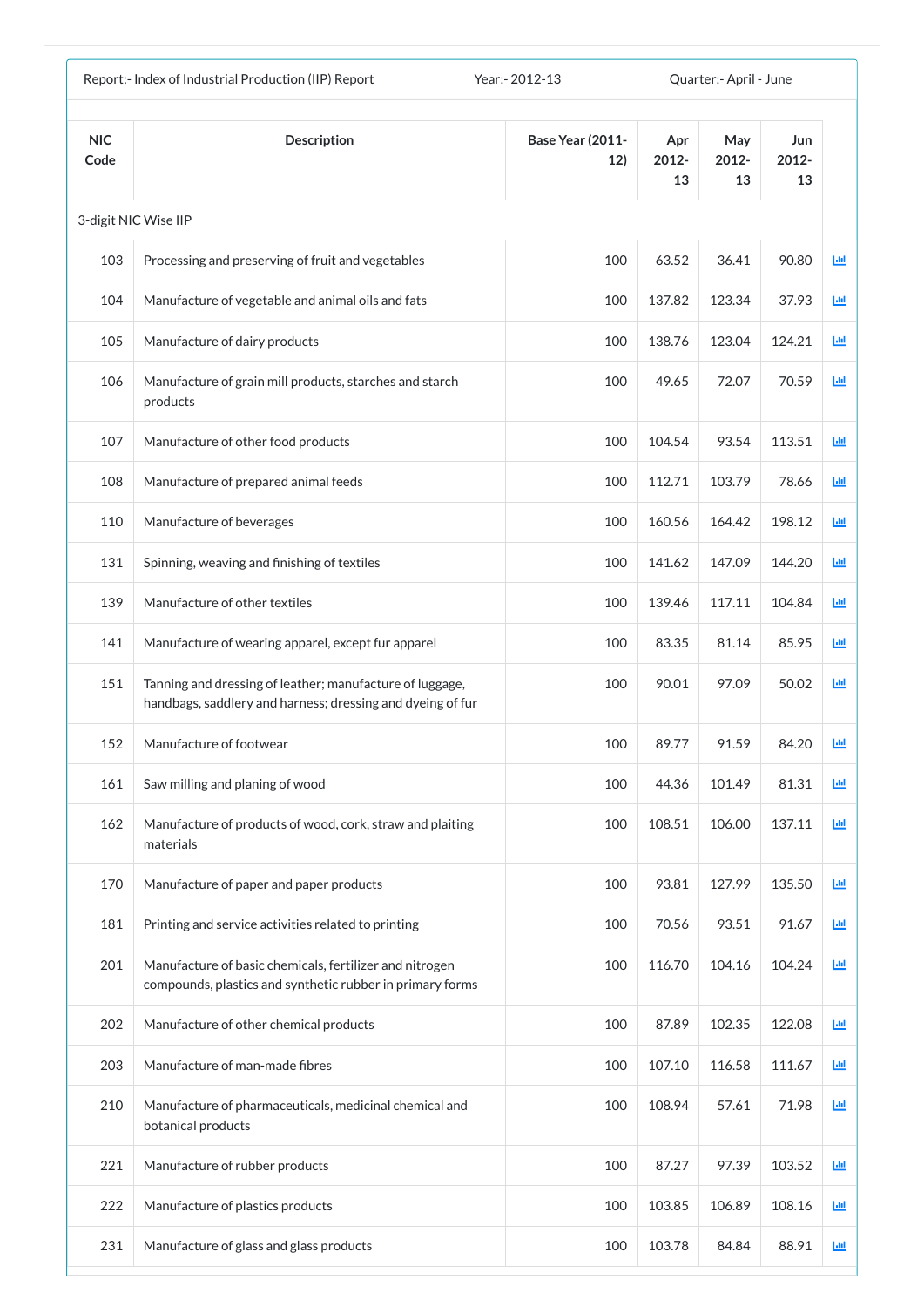| 239                  | Manufacture of non-metallic mineral products n.e.c.                                                            | 100 | 205.17 | 139.36 | 130.44 | Ш |
|----------------------|----------------------------------------------------------------------------------------------------------------|-----|--------|--------|--------|---|
| 241                  | Manufacture of basic iron and steel                                                                            | 100 | 122.30 | 130.39 | 119.85 | 画 |
| 242                  | Manufacture of basic precious and other non-ferrous metals                                                     | 100 | 105.95 | 120.62 | 116.80 | 画 |
| 243                  | Casting of metals                                                                                              | 100 | 74.67  | 70.25  | 66.89  | ш |
| 251                  | Manufacture of structural metal products, tanks, reservoirs<br>and steam generators                            | 100 | 95.74  | 107.23 | 62.65  | 画 |
| 259                  | Manufacture of other fabricated metal products;<br>metalworking service activities                             | 100 | 62.00  | 56.11  | 59.34  | 画 |
| 262                  | Manufacture of computers and peripheral equipment                                                              | 100 | 54.06  | 104.80 | 114.40 | 画 |
| 264                  | Manufacture of consumer electronics                                                                            | 100 | 0.00   | 0.00   | 0.00   | 画 |
| 265                  | Manufacture of measuring, testing, navigating and control<br>equipment; watches and clocks                     | 100 | 320.65 | 334.88 | 330.45 | 画 |
| 267                  | Manufacture of optical instruments and equipment                                                               | 100 | 99.22  | 78.63  | 132.92 | 画 |
| 271                  | Manufacture of electric motors, generators, transformers and<br>electricity distribution and control apparatus | 100 | 111.82 | 129.86 | 118.87 | 画 |
| 272                  | Manufacture of batteries and accumulators                                                                      | 100 | 7.49   | 52.37  | 35.99  | ш |
| 273                  | Manufacture of wiring and wiring devices                                                                       | 100 | 111.05 | 112.10 | 110.54 | 画 |
| 274                  | Manufacture of electric lighting equipment                                                                     | 100 | 71.42  | 76.24  | 85.21  | 画 |
| 275                  | Manufacture of domestic appliances                                                                             | 100 | 97.39  | 101.34 | 94.96  | ш |
| 279                  | Manufacture of other electrical equipment                                                                      | 100 | 56.82  | 113.64 | 102.82 | 画 |
| 281                  | Manufacture of general purpose machinery                                                                       | 100 | 298.82 | 292.67 | 158.87 | 画 |
| 282                  | Manufacture of special-purpose machinery                                                                       | 100 | 102.18 | 98.86  | 101.49 | 画 |
| 291                  | Manufacture of motor vehicles                                                                                  | 100 | 19.50  | 136.82 | 93.14  | 画 |
| 292                  | Manufacture of bodies (coachwork) for motor vehicles;<br>manufacture of trailers and semi-trailers             | 100 | 65.64  | 69.85  | 57.04  | 画 |
| 293                  | Manufacture of parts and accessories for motor vehicles                                                        | 100 | 88.31  | 96.71  | 85.43  | 画 |
| 309                  | Manufacture of transport equipment n.e.c.                                                                      | 100 | 103.29 | 112.23 | 104.89 | 画 |
| 310                  | Manufacture of furniture                                                                                       | 100 | 36.35  | 39.81  | 42.02  | 画 |
| 321                  | Manufacture of jewellery, bijouterie and related articles                                                      | 100 | 163.60 | 78.59  | 65.32  | 画 |
| 325                  | Manufacture of medical and dental instruments and supplies                                                     | 100 | 91.69  | 98.09  | 92.19  | 画 |
| 329                  | Other manufacturing n.e.c.                                                                                     | 100 | 86.33  | 114.56 | 113.00 | 画 |
| 2-digit NIC Wise IIP |                                                                                                                |     |        |        |        |   |
| 10                   | Manufacture Of Food Products                                                                                   | 100 | 92.42  | 88.35  | 100.57 | 画 |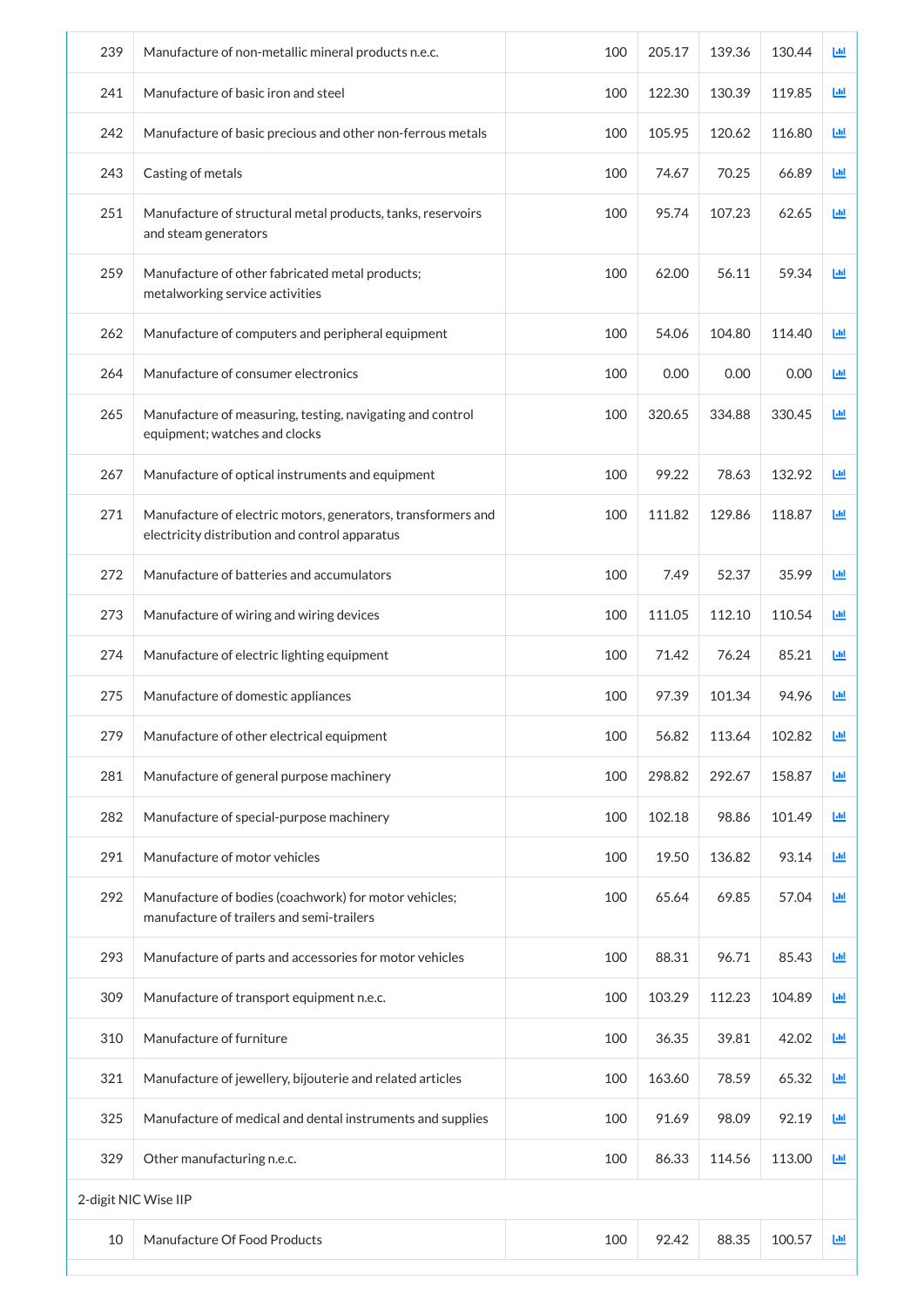| 11 | Manufacture Of Beverages                                                                                                                  | 100 | 160.56 | 164.42 | 198.12 | 画  |
|----|-------------------------------------------------------------------------------------------------------------------------------------------|-----|--------|--------|--------|----|
| 13 | Manufacture Of Textiles                                                                                                                   | 100 | 139.63 | 119.52 | 108.00 | 画  |
| 14 | Manufacture Of Wearing Apparel                                                                                                            | 100 | 83.35  | 81.14  | 85.95  | 画  |
| 15 | Manufacture Of Leather And Related Products                                                                                               | 100 | 89.77  | 91.64  | 83.88  | 画  |
| 16 | Manufacture Of Wood And Products Of Wood And Cork,<br>Except Furniture; Manufacture Of Articles Of Straw And<br><b>Plaiting Materials</b> | 100 | 108.44 | 106.00 | 137.05 | 画  |
| 17 | Manufacture Of Paper And Paper Products                                                                                                   | 100 | 93.81  | 127.99 | 135.50 | 画  |
| 18 | Printing And Reproduction Of Recorded Media (This Division<br><b>Excludes Publishing Activities</b>                                       | 100 | 70.56  | 93.51  | 91.67  | 画  |
| 20 | Manufacture Of Chemicals And Chemical Products                                                                                            | 100 | 90.24  | 102.76 | 120.65 | 画  |
| 21 | Manufacture Of Pharmaceuticals, Medicinal Chemical And<br><b>Botanical Products</b>                                                       | 100 | 108.94 | 57.61  | 71.98  | 画  |
| 22 | Manufacture Of Rubber And Plastics Products                                                                                               | 100 | 100.63 | 105.04 | 107.26 | 画  |
| 23 | Manufacture Of Other Non-Metallic Mineral Products                                                                                        | 100 | 139.08 | 103.82 | 103.37 | 画  |
| 24 | Manufacture Of Basic Metals                                                                                                               | 100 | 103.59 | 115.92 | 111.79 | Ш  |
| 25 | Manufacture Of Fabricated Metal Products, Except<br>Machinery And Equipment                                                               | 100 | 83.74  | 89.05  | 61.47  | 画  |
| 26 | Manufacture Of Computer, Electronic And Optical Products.                                                                                 | 100 | 205.85 | 219.53 | 217.80 | 画  |
| 27 | Manufacture Of Electrical Equipment                                                                                                       | 100 | 93.41  | 101.64 | 99.47  | Ш  |
| 28 | Manufacture Of Machinery And Equipment n.e.c.                                                                                             | 100 | 247.08 | 241.68 | 143.78 | 画  |
| 29 | Manufacture Of Motor Vehicles, Trailers And Semi-Trailers                                                                                 | 100 | 53.12  | 116.60 | 88.90  | 画  |
| 30 | Manufacture Of Other Transport Equipment                                                                                                  | 100 | 103.29 | 112.23 | 104.89 | 画  |
| 31 | Manufacture Of Furniture                                                                                                                  | 100 | 36.35  | 39.81  | 42.02  | 画  |
| 32 | <b>Other Manufacturing</b>                                                                                                                | 100 | 111.74 | 101.88 | 96.25  | ĿЩ |
|    | IIP of Manufacturing Sector Of State                                                                                                      |     |        |        |        |    |

| 100 | 113.00 | 1.46<br>$\Lambda$ $\Omega$<br>--- | -4-4<br>◝<br>---<br>$\overline{\phantom{a}}$ | 1.00 |
|-----|--------|-----------------------------------|----------------------------------------------|------|
|     |        |                                   |                                              |      |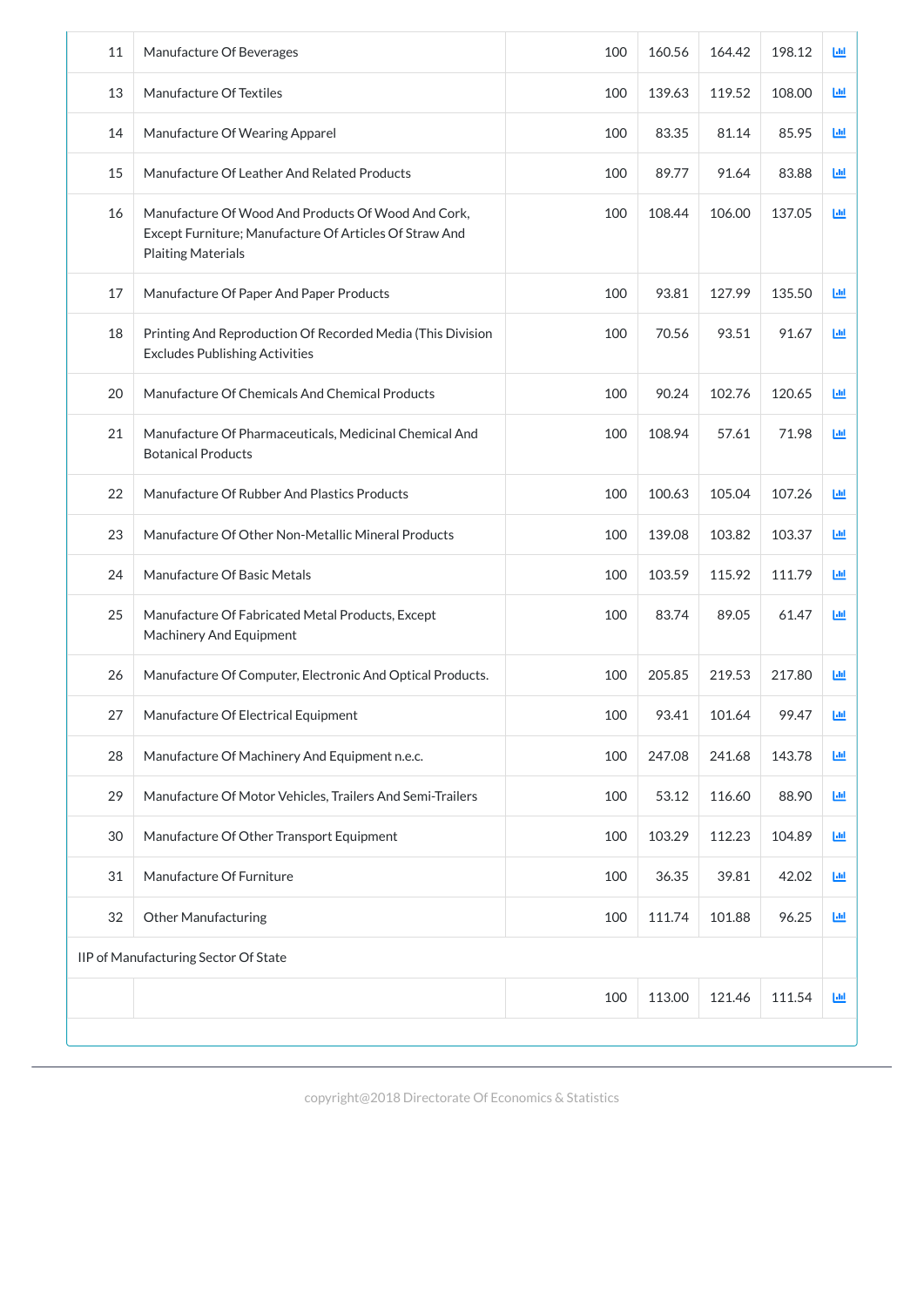|                    | Report:- Index of Industrial Production (IIP) Report<br>Year: - 2012-13<br>Quarter:- July - September                  |                                |                    |                    |                    |            |
|--------------------|------------------------------------------------------------------------------------------------------------------------|--------------------------------|--------------------|--------------------|--------------------|------------|
| <b>NIC</b><br>Code | <b>Description</b>                                                                                                     | <b>Base Year (2011-</b><br>12) | Jul<br>2012-<br>13 | Aug<br>2012-<br>13 | Sep<br>2012-<br>13 |            |
|                    | 3-digit NIC Wise IIP                                                                                                   |                                |                    |                    |                    |            |
| 103                | Processing and preserving of fruit and vegetables                                                                      | 100                            | 115.79             | 104.06             | 74.84              | <u>lad</u> |
| 104                | Manufacture of vegetable and animal oils and fats                                                                      | 100                            | 68.59              | 155.92             | 59.44              | 匝          |
| 105                | Manufacture of dairy products                                                                                          | 100                            | 107.52             | 105.29             | 97.03              | 匝          |
| 106                | Manufacture of grain mill products, starches and starch<br>products                                                    | 100                            | 51.73              | 49.40              | 51.29              | 國          |
| 107                | Manufacture of other food products                                                                                     | 100                            | 113.98             | 103.39             | 147.01             | 画          |
| 108                | Manufacture of prepared animal feeds                                                                                   | 100                            | 102.03             | 88.24              | 90.14              | 画          |
| 110                | Manufacture of beverages                                                                                               | 100                            | 205.15             | 209.63             | 211.17             | 匝          |
| 131                | Spinning, weaving and finishing of textiles                                                                            | 100                            | 135.43             | 128.78             | 153.27             | 國          |
| 139                | Manufacture of other textiles                                                                                          | 100                            | 107.90             | 88.25              | 167.71             | 匝          |
| 141                | Manufacture of wearing apparel, except fur apparel                                                                     | 100                            | 102.98             | 103.39             | 105.94             | ш          |
| 151                | Tanning and dressing of leather; manufacture of luggage,<br>handbags, saddlery and harness; dressing and dyeing of fur | 100                            | 37.03              | 25.86              | 14.76              | 匝          |
| 152                | Manufacture of footwear                                                                                                | 100                            | 81.94              | 76.56              | 85.47              | ш          |
| 161                | Saw milling and planing of wood                                                                                        | 100                            | 116.40             | 93.54              | 106.66             | 画          |
| 162                | Manufacture of products of wood, cork, straw and plaiting<br>materials                                                 | 100                            | 120.91             | 112.28             | 111.53             | 画          |
| 170                | Manufacture of paper and paper products                                                                                | 100                            | 133.56             | 111.88             | 137.05             | 國          |
| 181                | Printing and service activities related to printing                                                                    | 100                            | 90.50              | 81.77              | 92.42              | 画          |
| 201                | Manufacture of basic chemicals, fertilizer and nitrogen<br>compounds, plastics and synthetic rubber in primary forms   | 100                            | 103.64             | 104.50             | 135.77             | 画          |
| 202                | Manufacture of other chemical products                                                                                 | 100                            | 103.71             | 111.03             | 104.10             | 画          |
| 203                | Manufacture of man-made fibres                                                                                         | 100                            | 101.73             | 110.19             | 115.22             | Ш          |
| 210                | Manufacture of pharmaceuticals, medicinal chemical and<br>botanical products                                           | 100                            | 65.41              | 74.01              | 77.21              | 画          |
| 221                | Manufacture of rubber products                                                                                         | 100                            | 104.09             | 59.41              | 84.49              | 画          |
| 222                | Manufacture of plastics products                                                                                       | 100                            | 122.96             | 130.27             | 128.84             | Ш          |
| 231                | Manufacture of glass and glass products                                                                                | 100                            | 106.66             | 104.61             | 93.33              | Ш          |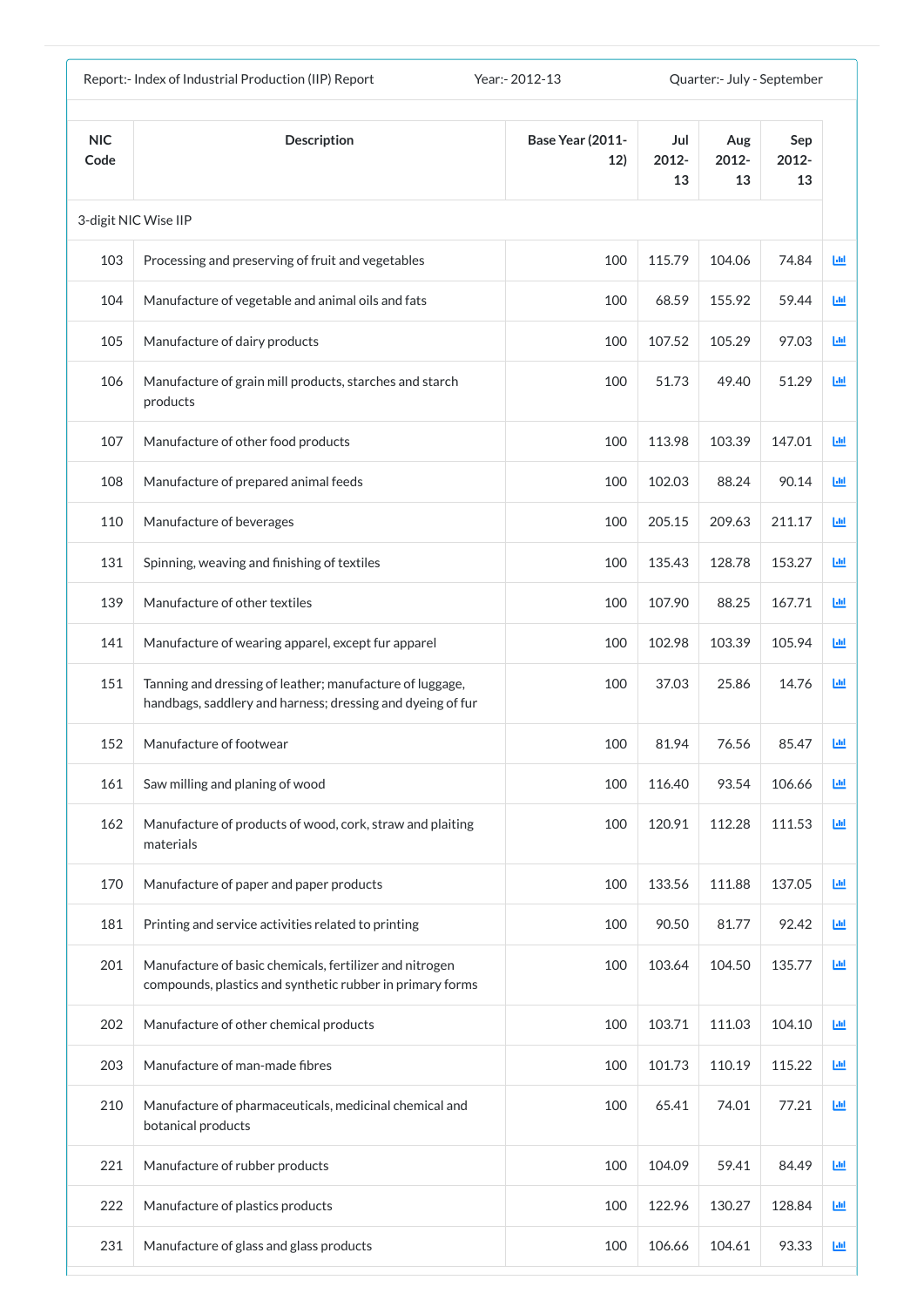| 239 | Manufacture of non-metallic mineral products n.e.c.                                                            | 100 | 112.63 | 91.67  | 89.81  | 画          |
|-----|----------------------------------------------------------------------------------------------------------------|-----|--------|--------|--------|------------|
| 241 | Manufacture of basic iron and steel                                                                            | 100 | 119.09 | 112.13 | 110.89 | ш          |
| 242 | Manufacture of basic precious and other non-ferrous metals                                                     | 100 | 112.93 | 121.06 | 103.99 | ш          |
| 243 | Casting of metals                                                                                              | 100 | 66.45  | 61.46  | 77.83  | Ш          |
| 251 | Manufacture of structural metal products, tanks, reservoirs<br>and steam generators                            | 100 | 100.76 | 106.63 | 104.95 | Ш          |
| 259 | Manufacture of other fabricated metal products;<br>metalworking service activities                             | 100 | 79.86  | 48.60  | 67.70  | 画          |
| 262 | Manufacture of computers and peripheral equipment                                                              | 100 | 79.64  | 30.89  | 49.22  | 画          |
| 264 | Manufacture of consumer electronics                                                                            | 100 | 0.00   | 0.00   | 0.00   | 匝          |
| 265 | Manufacture of measuring, testing, navigating and control<br>equipment; watches and clocks                     | 100 | 347.83 | 359.80 | 431.91 | 画          |
| 267 | Manufacture of optical instruments and equipment                                                               | 100 | 74.88  | 65.52  | 97.35  | 画          |
| 271 | Manufacture of electric motors, generators, transformers and<br>electricity distribution and control apparatus | 100 | 118.80 | 128.37 | 125.68 | 画          |
| 272 | Manufacture of batteries and accumulators                                                                      | 100 | 39.70  | 50.88  | 57.86  | 画          |
| 273 | Manufacture of wiring and wiring devices                                                                       | 100 | 112.61 | 95.64  | 85.85  | ĿЩ         |
| 274 | Manufacture of electric lighting equipment                                                                     | 100 | 89.12  | 117.22 | 123.34 | <b>Lul</b> |
| 275 | Manufacture of domestic appliances                                                                             | 100 | 85.35  | 74.98  | 76.18  | ĿЩ         |
| 279 | Manufacture of other electrical equipment                                                                      | 100 | 94.70  | 87.94  | 74.41  | ĿЩ         |
| 281 | Manufacture of general purpose machinery                                                                       | 100 | 138.05 | 98.17  | 53.39  | 画          |
| 282 | Manufacture of special-purpose machinery                                                                       | 100 | 108.74 | 85.28  | 104.69 | 画          |
| 291 | Manufacture of motor vehicles                                                                                  | 100 | 123.55 | 134.76 | 20.58  | 画          |
| 292 | Manufacture of bodies (coachwork) for motor vehicles;<br>manufacture of trailers and semi-trailers             | 100 | 76.35  | 79.85  | 79.59  | 画          |
| 293 | Manufacture of parts and accessories for motor vehicles                                                        | 100 | 83.19  | 92.71  | 98.22  | ĿЩ         |
| 309 | Manufacture of transport equipment n.e.c.                                                                      | 100 | 91.34  | 87.28  | 86.15  | 画          |
| 310 | Manufacture of furniture                                                                                       | 100 | 42.65  | 41.57  | 47.56  | 画          |
| 321 | Manufacture of jewellery, bijouterie and related articles                                                      | 100 | 39.40  | 28.80  | 65.84  | 画          |
| 325 | Manufacture of medical and dental instruments and supplies                                                     | 100 | 103.23 | 104.36 | 108.06 | 画          |
| 329 | Other manufacturing n.e.c.                                                                                     | 100 | 100.34 | 105.45 | 136.17 | Ш          |
|     | 2-digit NIC Wise IIP                                                                                           |     |        |        |        |            |
| 10  | Manufacture Of Food Products                                                                                   | 100 | 98.50  | 92.73  | 119.83 | ĿЩ         |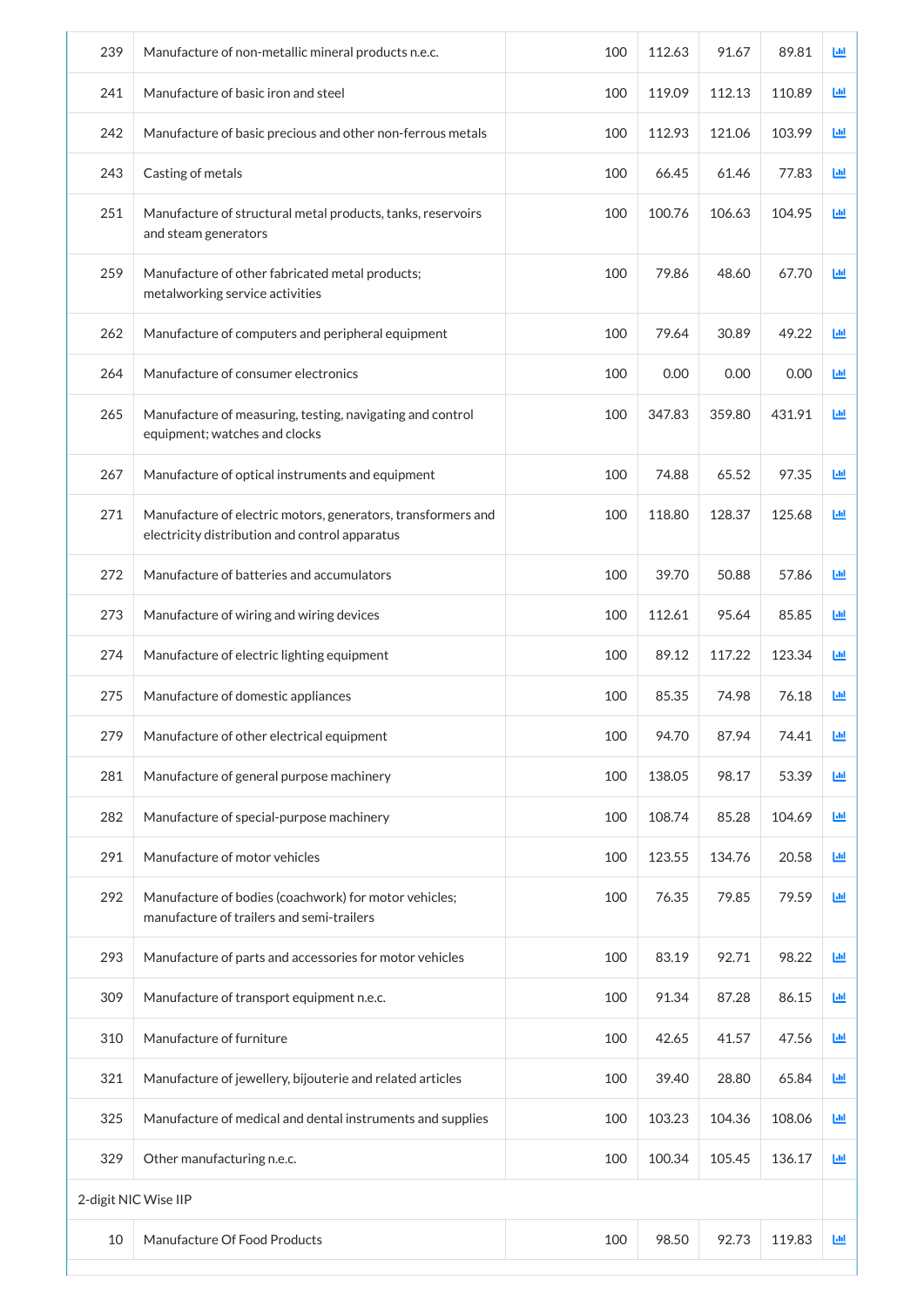| 11 | Manufacture Of Beverages                                                                                                                  | 100 | 205.15 | 209.63 | 211.17 | ĿЩ         |
|----|-------------------------------------------------------------------------------------------------------------------------------------------|-----|--------|--------|--------|------------|
| 13 | Manufacture Of Textiles                                                                                                                   | 100 | 110.11 | 91.51  | 166.55 | 画          |
| 14 | Manufacture Of Wearing Apparel                                                                                                            | 100 | 102.98 | 103.39 | 105.94 | 画          |
| 15 | Manufacture Of Leather And Related Products                                                                                               | 100 | 81.53  | 76.09  | 84.83  | 画          |
| 16 | Manufacture Of Wood And Products Of Wood And Cork,<br>Except Furniture; Manufacture Of Articles Of Straw And<br><b>Plaiting Materials</b> | 100 | 120.90 | 112.26 | 111.52 | ĿЩ         |
| 17 | Manufacture Of Paper And Paper Products                                                                                                   | 100 | 133.56 | 111.88 | 137.05 | 画          |
| 18 | Printing And Reproduction Of Recorded Media (This Division<br><b>Excludes Publishing Activities</b>                                       | 100 | 90.50  | 81.77  | 92.42  | 画          |
| 20 | Manufacture Of Chemicals And Chemical Products                                                                                            | 100 | 103.66 | 110.57 | 106.48 | <b>Ltd</b> |
| 21 | Manufacture Of Pharmaceuticals, Medicinal Chemical And<br><b>Botanical Products</b>                                                       | 100 | 65.41  | 74.01  | 77.21  | 画          |
| 22 | Manufacture Of Rubber And Plastics Products                                                                                               | 100 | 119.29 | 116.49 | 120.22 | 画          |
| 23 | Manufacture Of Other Non-Metallic Mineral Products                                                                                        | 100 | 108.74 | 100.11 | 92.11  | 画          |
| 24 | Manufacture Of Basic Metals                                                                                                               | 100 | 108.44 | 114.39 | 101.65 | Ш          |
| 25 | Manufacture Of Fabricated Metal Products, Except<br>Machinery And Equipment                                                               | 100 | 93.32  | 85.99  | 91.70  | 画          |
| 26 | Manufacture Of Computer, Electronic And Optical Products.                                                                                 | 100 | 225.22 | 228.05 | 274.95 | Ш          |
| 27 | Manufacture Of Electrical Equipment                                                                                                       | 100 | 99.76  | 96.98  | 93.38  | ĿЩ         |
| 28 | Manufacture Of Machinery And Equipment n.e.c.                                                                                             | 100 | 130.34 | 94.78  | 66.89  | 画          |
| 29 | Manufacture Of Motor Vehicles, Trailers And Semi-Trailers                                                                                 | 100 | 103.52 | 113.80 | 58.62  | 画          |
| 30 | Manufacture Of Other Transport Equipment                                                                                                  | 100 | 91.34  | 87.28  | 86.15  | 画          |
| 31 | Manufacture Of Furniture                                                                                                                  | 100 | 42.65  | 41.57  | 47.56  | 画          |
| 32 | <b>Other Manufacturing</b>                                                                                                                | 100 | 80.74  | 80.50  | 111.62 | ĿЩ         |
|    | IIP of Manufacturing Sector Of State                                                                                                      |     |        |        |        |            |

| 100 | 10001<br>TAY.OT | 106.60 | 101<br>.24 | 1.td |
|-----|-----------------|--------|------------|------|
|     |                 |        |            |      |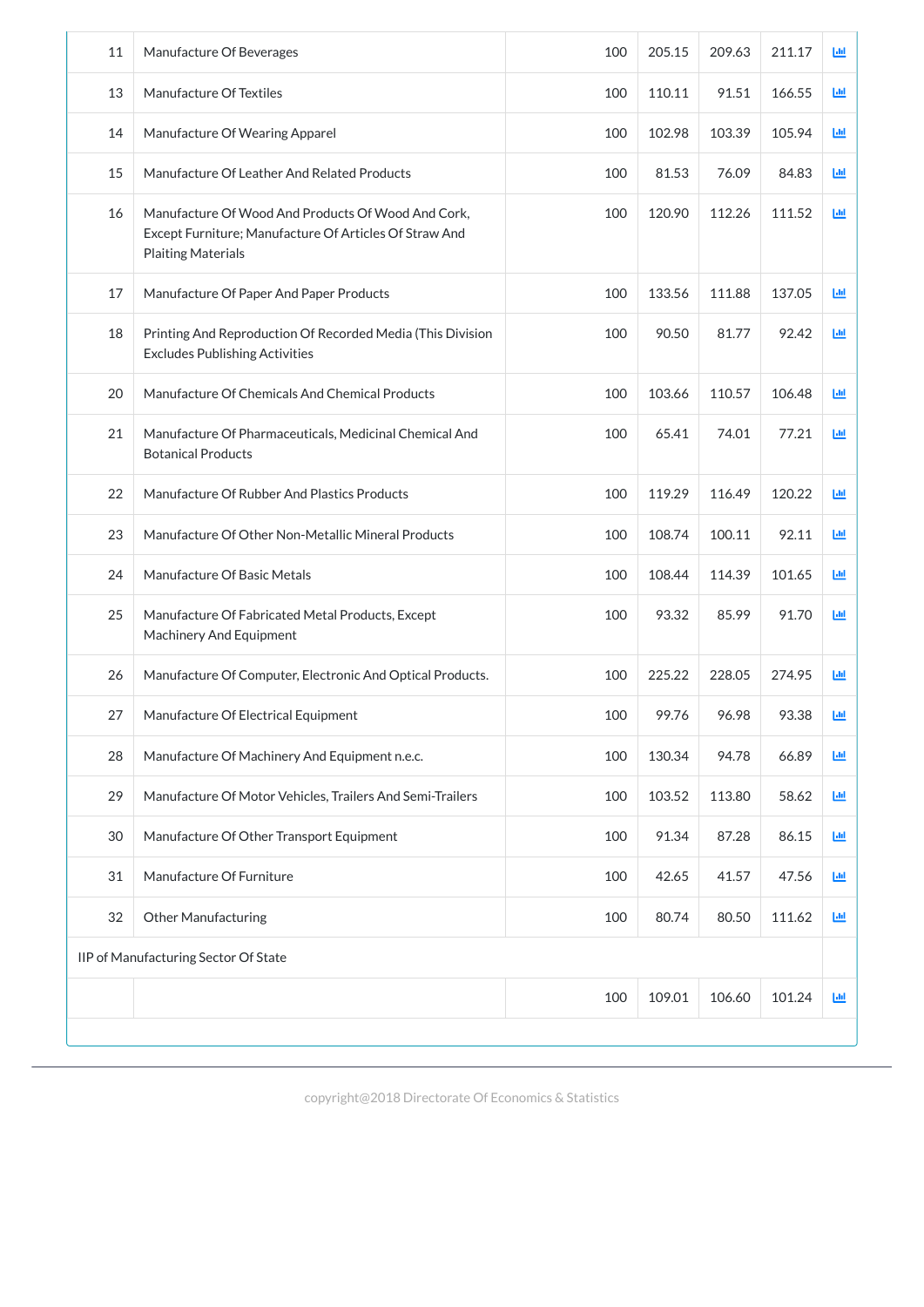|                    | Report:- Index of Industrial Production (IIP) Report                                                                   | Year: - 2012-13                |                    | Quarter:- October -<br>December |                           |   |
|--------------------|------------------------------------------------------------------------------------------------------------------------|--------------------------------|--------------------|---------------------------------|---------------------------|---|
| <b>NIC</b><br>Code | <b>Description</b>                                                                                                     | <b>Base Year (2011-</b><br>12) | Oct<br>2012-<br>13 | <b>Nov</b><br>2012-<br>13       | <b>Dec</b><br>2012-<br>13 |   |
|                    | 3-digit NIC Wise IIP                                                                                                   |                                |                    |                                 |                           |   |
| 103                | Processing and preserving of fruit and vegetables                                                                      | 100                            | 69.95              | 36.77                           | 62.60                     | 画 |
| 104                | Manufacture of vegetable and animal oils and fats                                                                      | 100                            | 93.19              | 58.71                           | 120.01                    | 画 |
| 105                | Manufacture of dairy products                                                                                          | 100                            | 110.88             | 97.89                           | 83.74                     | 画 |
| 106                | Manufacture of grain mill products, starches and starch<br>products                                                    | 100                            | 67.28              | 116.21                          | 146.66                    | 画 |
| 107                | Manufacture of other food products                                                                                     | 100                            | 144.03             | 132.47                          | 210.47                    | Ш |
| 108                | Manufacture of prepared animal feeds                                                                                   | 100                            | 102.49             | 77.68                           | 107.81                    | 画 |
| 110                | Manufacture of beverages                                                                                               | 100                            | 210.49             | 207.94                          | 184.26                    | 画 |
| 131                | Spinning, weaving and finishing of textiles                                                                            | 100                            | 154.11             | 114.11                          | 134.55                    | 画 |
| 139                | Manufacture of other textiles                                                                                          | 100                            | 105.53             | 104.68                          | 130.32                    | 画 |
| 141                | Manufacture of wearing apparel, except fur apparel                                                                     | 100                            | 108.79             | 77.23                           | 104.51                    | 画 |
| 151                | Tanning and dressing of leather; manufacture of luggage,<br>handbags, saddlery and harness; dressing and dyeing of fur | 100                            | 99.00              | 163.06                          | 111.60                    | 画 |
| 152                | Manufacture of footwear                                                                                                | 100                            | 82.90              | 77.56                           | 86.57                     | 画 |
| 161                | Saw milling and planing of wood                                                                                        | 100                            | 129.74             | 124.84                          | 121.75                    | 画 |
| 162                | Manufacture of products of wood, cork, straw and plaiting<br>materials                                                 | 100                            | 108.38             | 90.20                           | 89.43                     | 画 |
| 170                | Manufacture of paper and paper products                                                                                | 100                            | 120.11             | 160.21                          | 365.08                    | 画 |
| 181                | Printing and service activities related to printing                                                                    | 100                            | 79.25              | 93.38                           | 96.79                     | 画 |
| 201                | Manufacture of basic chemicals, fertilizer and nitrogen<br>compounds, plastics and synthetic rubber in primary forms   | 100                            | 95.06              | 98.05                           | 95.24                     | 画 |
| 202                | Manufacture of other chemical products                                                                                 | 100                            | 94.78              | 83.90                           | 103.75                    | 画 |
| 203                | Manufacture of man-made fibres                                                                                         | 100                            | 119.24             | 102.91                          | 113.51                    | 画 |
| 210                | Manufacture of pharmaceuticals, medicinal chemical and<br>botanical products                                           | 100                            | 99.53              | 92.69                           | 114.22                    | 画 |
| 221                | Manufacture of rubber products                                                                                         | 100                            | 100.13             | 101.26                          | 110.98                    | 画 |
| 222                | Manufacture of plastics products                                                                                       | 100                            | 115.77             | 115.82                          | 125.02                    | 画 |
|                    |                                                                                                                        |                                |                    |                                 |                           |   |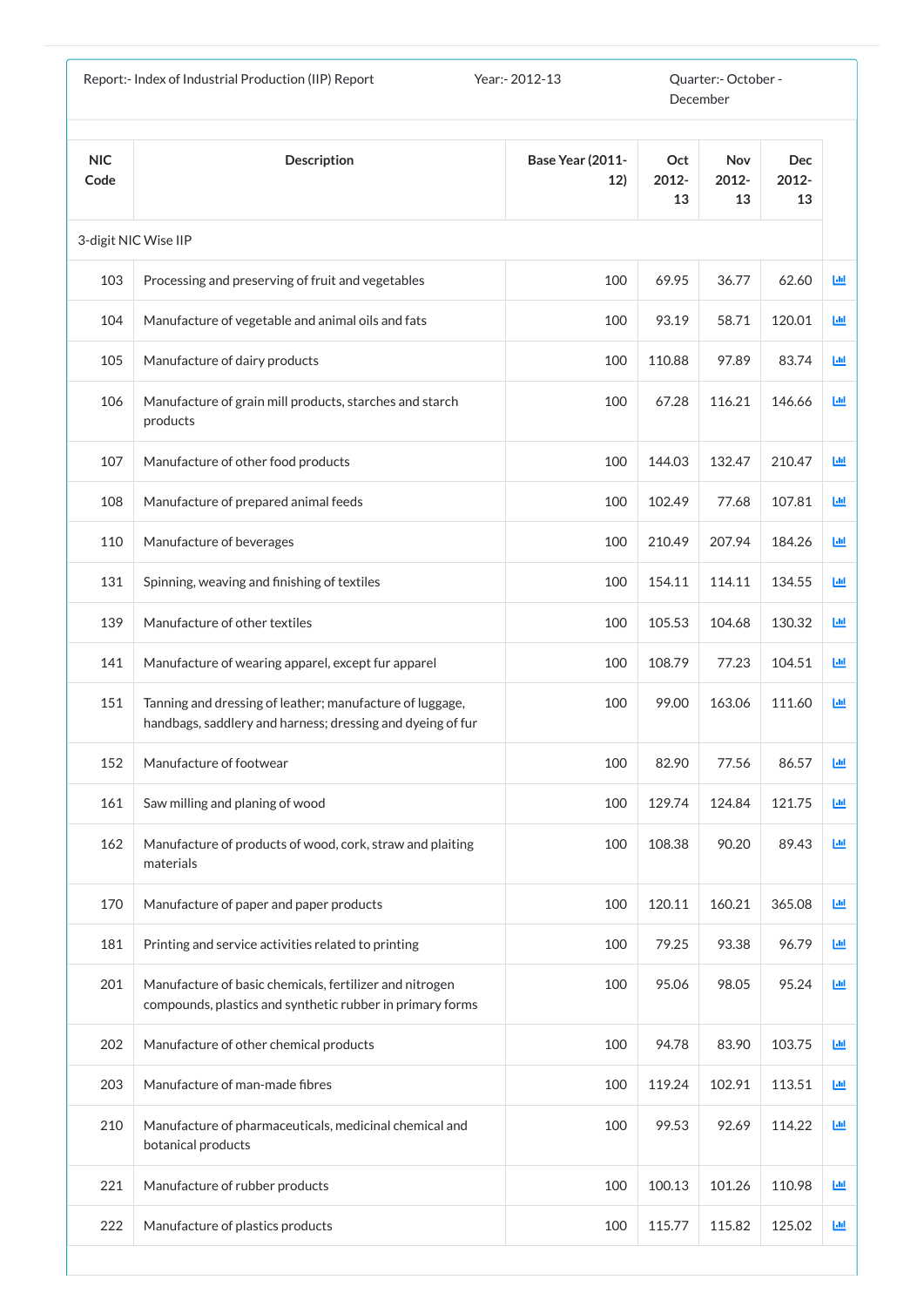| 231 | Manufacture of glass and glass products                                                                        | 100 | 99.02  | 92.05  | 100.89 | 画 |
|-----|----------------------------------------------------------------------------------------------------------------|-----|--------|--------|--------|---|
| 239 | Manufacture of non-metallic mineral products n.e.c.                                                            | 100 | 103.45 | 84.56  | 89.39  | 画 |
| 241 | Manufacture of basic iron and steel                                                                            | 100 | 112.53 | 136.32 | 135.83 | ш |
| 242 | Manufacture of basic precious and other non-ferrous metals                                                     | 100 | 104.28 | 111.85 | 121.49 | 画 |
| 243 | Casting of metals                                                                                              | 100 | 87.36  | 76.01  | 87.04  | 画 |
| 251 | Manufacture of structural metal products, tanks, reservoirs<br>and steam generators                            | 100 | 107.37 | 117.42 | 114.39 | 画 |
| 259 | Manufacture of other fabricated metal products;<br>metalworking service activities                             | 100 | 84.36  | 72.03  | 81.75  | 画 |
| 262 | Manufacture of computers and peripheral equipment                                                              | 100 | 31.87  | 44.63  | 47.18  | 画 |
| 264 | Manufacture of consumer electronics                                                                            | 100 | 0.00   | 0.00   | 108.87 | 画 |
| 265 | Manufacture of measuring, testing, navigating and control<br>equipment; watches and clocks                     | 100 | 435.45 | 317.29 | 473.50 | 画 |
| 267 | Manufacture of optical instruments and equipment                                                               | 100 | 46.80  | 140.41 | 112.32 | 画 |
| 271 | Manufacture of electric motors, generators, transformers and<br>electricity distribution and control apparatus | 100 | 140.27 | 183.20 | 193.67 | 画 |
| 272 | Manufacture of batteries and accumulators                                                                      | 100 | 85.65  | 79.57  | 61.83  | 画 |
| 273 | Manufacture of wiring and wiring devices                                                                       | 100 | 88.12  | 91.63  | 120.82 | ш |
| 274 | Manufacture of electric lighting equipment                                                                     | 100 | 121.66 | 112.83 | 119.17 | ш |
| 275 | Manufacture of domestic appliances                                                                             | 100 | 86.24  | 68.02  | 106.31 | 画 |
| 279 | Manufacture of other electrical equipment                                                                      | 100 | 64.94  | 81.17  | 108.23 | 画 |
| 281 | Manufacture of general purpose machinery                                                                       | 100 | 66.03  | 75.14  | 159.04 | 画 |
| 282 | Manufacture of special-purpose machinery                                                                       | 100 | 109.77 | 94.07  | 94.39  | 画 |
| 291 | Manufacture of motor vehicles                                                                                  | 100 | 149.56 | 127.63 | 20.39  | 画 |
| 292 | Manufacture of bodies (coachwork) for motor vehicles;<br>manufacture of trailers and semi-trailers             | 100 | 84.21  | 70.56  | 93.21  | 画 |
| 293 | Manufacture of parts and accessories for motor vehicles                                                        | 100 | 99.71  | 97.37  | 103.94 | ш |
| 309 | Manufacture of transport equipment n.e.c.                                                                      | 100 | 103.17 | 100.26 | 105.67 | 画 |
| 310 | Manufacture of furniture                                                                                       | 100 | 152.87 | 60.40  | 54.07  | 画 |
| 321 | Manufacture of jewellery, bijouterie and related articles                                                      | 100 | 84.11  | 67.73  | 90.52  | 画 |
| 325 | Manufacture of medical and dental instruments and supplies                                                     | 100 | 101.85 | 108.79 | 111.25 | 画 |
| 329 | Other manufacturing n.e.c.                                                                                     | 100 | 122.10 | 104.97 | 105.37 | 画 |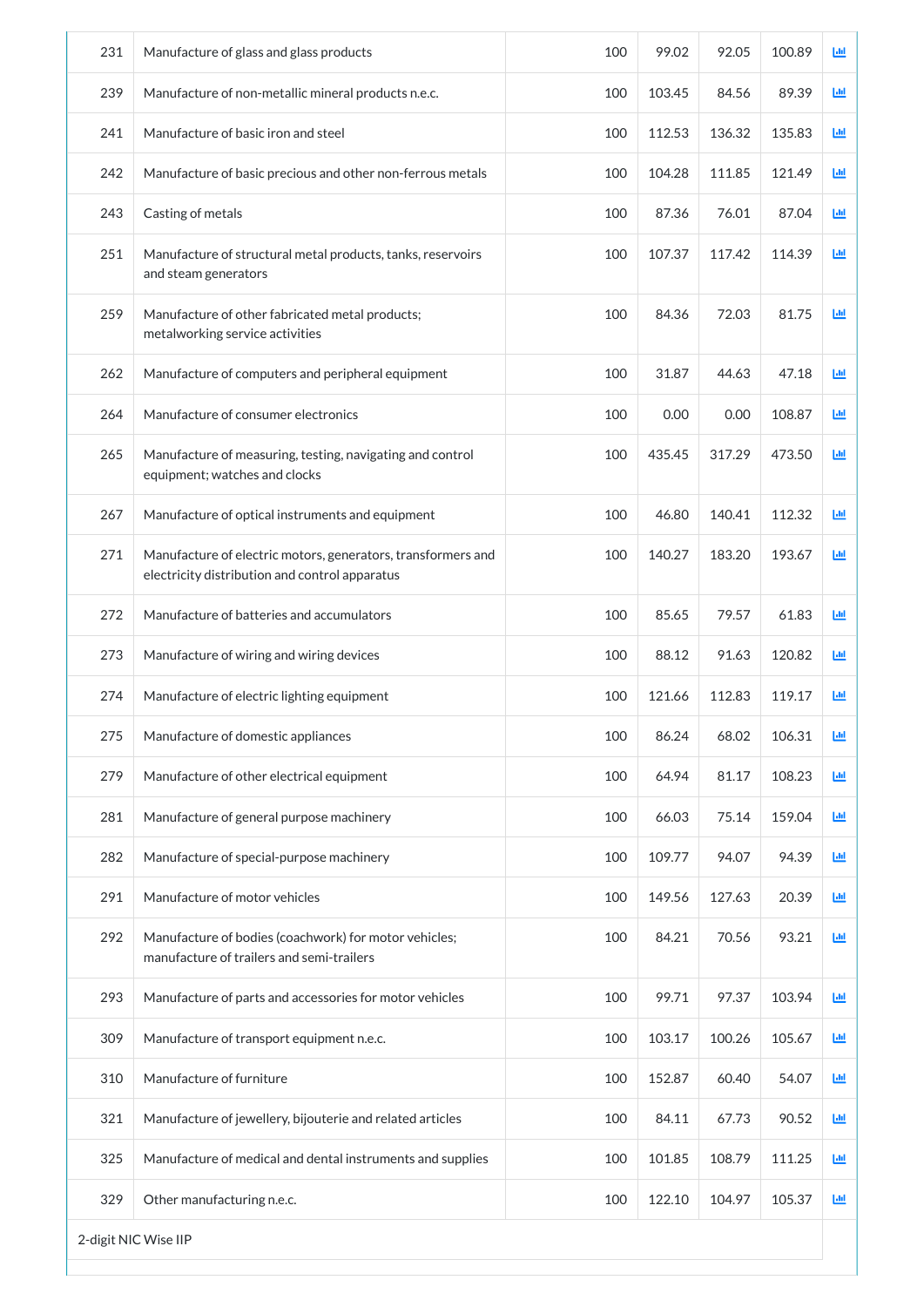| 10 | Manufacture Of Food Products                                                                                                              | 100 | 122.46 | 122.97 | 187.17 | 画          |
|----|-------------------------------------------------------------------------------------------------------------------------------------------|-----|--------|--------|--------|------------|
| 11 | Manufacture Of Beverages                                                                                                                  | 100 | 210.49 | 207.94 | 184.26 | Ш          |
| 13 | Manufacture Of Textiles                                                                                                                   | 100 | 109.43 | 105.44 | 130.66 | Ш          |
| 14 | Manufacture Of Wearing Apparel                                                                                                            | 100 | 108.79 | 77.23  | 104.51 | ĿЩ         |
| 15 | Manufacture Of Leather And Related Products                                                                                               | 100 | 83.05  | 78.34  | 86.80  | ĿШ         |
| 16 | Manufacture Of Wood And Products Of Wood And Cork,<br>Except Furniture; Manufacture Of Articles Of Straw And<br><b>Plaiting Materials</b> | 100 | 108.40 | 90.24  | 89.47  | <b>Lul</b> |
| 17 | Manufacture Of Paper And Paper Products                                                                                                   | 100 | 120.11 | 160.21 | 365.08 | <b>Ltd</b> |
| 18 | Printing And Reproduction Of Recorded Media (This Division<br><b>Excludes Publishing Activities</b>                                       | 100 | 79.25  | 93.38  | 96.79  | 画          |
| 20 | Manufacture Of Chemicals And Chemical Products                                                                                            | 100 | 95.29  | 85.24  | 103.37 | 画          |
| 21 | Manufacture Of Pharmaceuticals, Medicinal Chemical And<br><b>Botanical Products</b>                                                       | 100 | 99.53  | 92.69  | 114.22 | ĿЩ         |
| 22 | Manufacture Of Rubber And Plastics Products                                                                                               | 100 | 112.73 | 112.99 | 122.29 | 画          |
| 23 | Manufacture Of Other Non-Metallic Mineral Products                                                                                        | 100 | 100.56 | 89.45  | 96.88  | Ш          |
| 24 | Manufacture Of Basic Metals                                                                                                               | 100 | 102.97 | 109.46 | 118.69 | 画          |
| 25 | Manufacture Of Fabricated Metal Products, Except<br><b>Machinery And Equipment</b>                                                        | 100 | 99.18  | 101.27 | 102.78 | 画          |
| 26 | Manufacture Of Computer, Electronic And Optical Products.                                                                                 | 100 | 275.40 | 202.95 | 330.98 | 画          |
| 27 | Manufacture Of Electrical Equipment                                                                                                       | 100 | 98.10  | 99.41  | 120.97 | 画          |
| 28 | Manufacture Of Machinery And Equipment n.e.c.                                                                                             | 100 | 77.54  | 80.12  | 142.03 | 画          |
| 29 | Manufacture Of Motor Vehicles, Trailers And Semi-Trailers                                                                                 | 100 | 124.71 | 112.28 | 61.47  | 画          |
| 30 | Manufacture Of Other Transport Equipment                                                                                                  | 100 | 103.17 | 100.26 | 105.67 | 画          |
| 31 | Manufacture Of Furniture                                                                                                                  | 100 | 152.87 | 60.40  | 54.07  | 画          |
| 32 | <b>Other Manufacturing</b>                                                                                                                | 100 | 108.53 | 93.12  | 100.91 | ĿЩ         |

| IIP of Manufacturing Sector Of State |     |        |                 |  |            |  |
|--------------------------------------|-----|--------|-----------------|--|------------|--|
|                                      | 100 | 114.57 | $108.75$ 129.14 |  | <b>Jul</b> |  |
|                                      |     |        |                 |  |            |  |
|                                      |     |        |                 |  |            |  |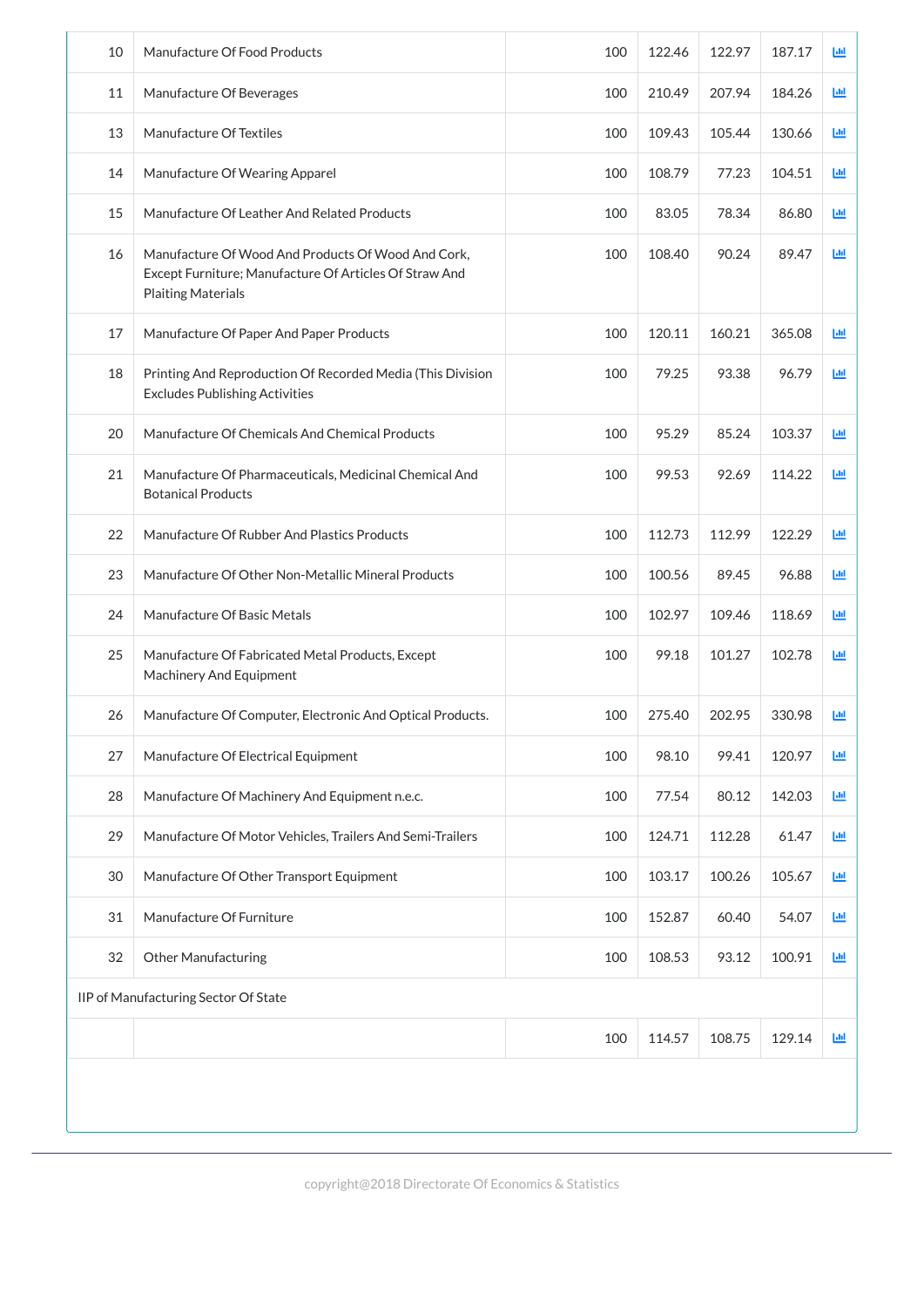| Report:- Index of Industrial Production (IIP) Report<br>Year: - 2012-13<br>Quarter: January - March |                                                                                                                        |                                |                    |                    |                    |      |  |
|-----------------------------------------------------------------------------------------------------|------------------------------------------------------------------------------------------------------------------------|--------------------------------|--------------------|--------------------|--------------------|------|--|
| <b>NIC</b><br>Code                                                                                  | <b>Description</b>                                                                                                     | <b>Base Year (2011-</b><br>12) | Jan<br>2012-<br>13 | Feb<br>2012-<br>13 | Mar<br>2012-<br>13 |      |  |
|                                                                                                     | 3-digit NIC Wise IIP                                                                                                   |                                |                    |                    |                    |      |  |
| 103                                                                                                 | Processing and preserving of fruit and vegetables                                                                      | 100                            | 90.14              | 140.90             | 60.14              | 匝    |  |
| 104                                                                                                 | Manufacture of vegetable and animal oils and fats                                                                      | 100                            | 135.03             | 84.99              | 111.45             | 画    |  |
| 105                                                                                                 | Manufacture of dairy products                                                                                          | 100                            | 107.75             | 90.60              | 103.35             | 画    |  |
| 106                                                                                                 | Manufacture of grain mill products, starches and starch<br>products                                                    | 100                            | 151.21             | 114.80             | 95.37              | 國    |  |
| 107                                                                                                 | Manufacture of other food products                                                                                     | 100                            | 240.07             | 209.90             | 234.40             | Ш    |  |
| 108                                                                                                 | Manufacture of prepared animal feeds                                                                                   | 100                            | 110.56             | 106.64             | 88.09              | 画    |  |
| 110                                                                                                 | Manufacture of beverages                                                                                               | 100                            | 208.01             | 198.13             | 216.50             | 匝    |  |
| 131                                                                                                 | Spinning, weaving and finishing of textiles                                                                            | 100                            | 148.14             | 155.27             | 172.27             | J.hl |  |
| 139                                                                                                 | Manufacture of other textiles                                                                                          | 100                            | 131.25             | 133.75             | 200.22             | Ш    |  |
| 141                                                                                                 | Manufacture of wearing apparel, except fur apparel                                                                     | 100                            | 90.43              | 102.37             | 113.67             | ш    |  |
| 151                                                                                                 | Tanning and dressing of leather; manufacture of luggage,<br>handbags, saddlery and harness; dressing and dyeing of fur | 100                            | 154.09             | 130.02             | 271.49             | 匝    |  |
| 152                                                                                                 | Manufacture of footwear                                                                                                | 100                            | 87.58              | 89.75              | 99.57              | ш    |  |
| 161                                                                                                 | Saw milling and planing of wood                                                                                        | 100                            | 132.34             | 136.24             | 171.76             | 画    |  |
| 162                                                                                                 | Manufacture of products of wood, cork, straw and plaiting<br>materials                                                 | 100                            | 94.11              | 96.83              | 99.83              | 画    |  |
| 170                                                                                                 | Manufacture of paper and paper products                                                                                | 100                            | 577.44             | 450.33             | 461.91             | 國    |  |
| 181                                                                                                 | Printing and service activities related to printing                                                                    | 100                            | 90.06              | 93.99              | 113.41             | 画    |  |
| 201                                                                                                 | Manufacture of basic chemicals, fertilizer and nitrogen<br>compounds, plastics and synthetic rubber in primary forms   | 100                            | 94.56              | 103.86             | 110.47             | 画    |  |
| 202                                                                                                 | Manufacture of other chemical products                                                                                 | 100                            | 95.02              | 94.77              | 96.50              | 画    |  |
| 203                                                                                                 | Manufacture of man-made fibres                                                                                         | 100                            | 115.94             | 111.14             | 116.51             | Ш    |  |
| 210                                                                                                 | Manufacture of pharmaceuticals, medicinal chemical and<br>botanical products                                           | 100                            | 125.83             | 131.79             | 145.00             | 画    |  |
| 221                                                                                                 | Manufacture of rubber products                                                                                         | 100                            | 87.55              | 99.08              | 100.74             | 画    |  |
| 222                                                                                                 | Manufacture of plastics products                                                                                       | 100                            | 126.75             | 92.78              | 107.77             | Ш    |  |
| 231                                                                                                 | Manufacture of glass and glass products                                                                                | 100                            | 103.31             | 91.54              | 101.94             | Ш    |  |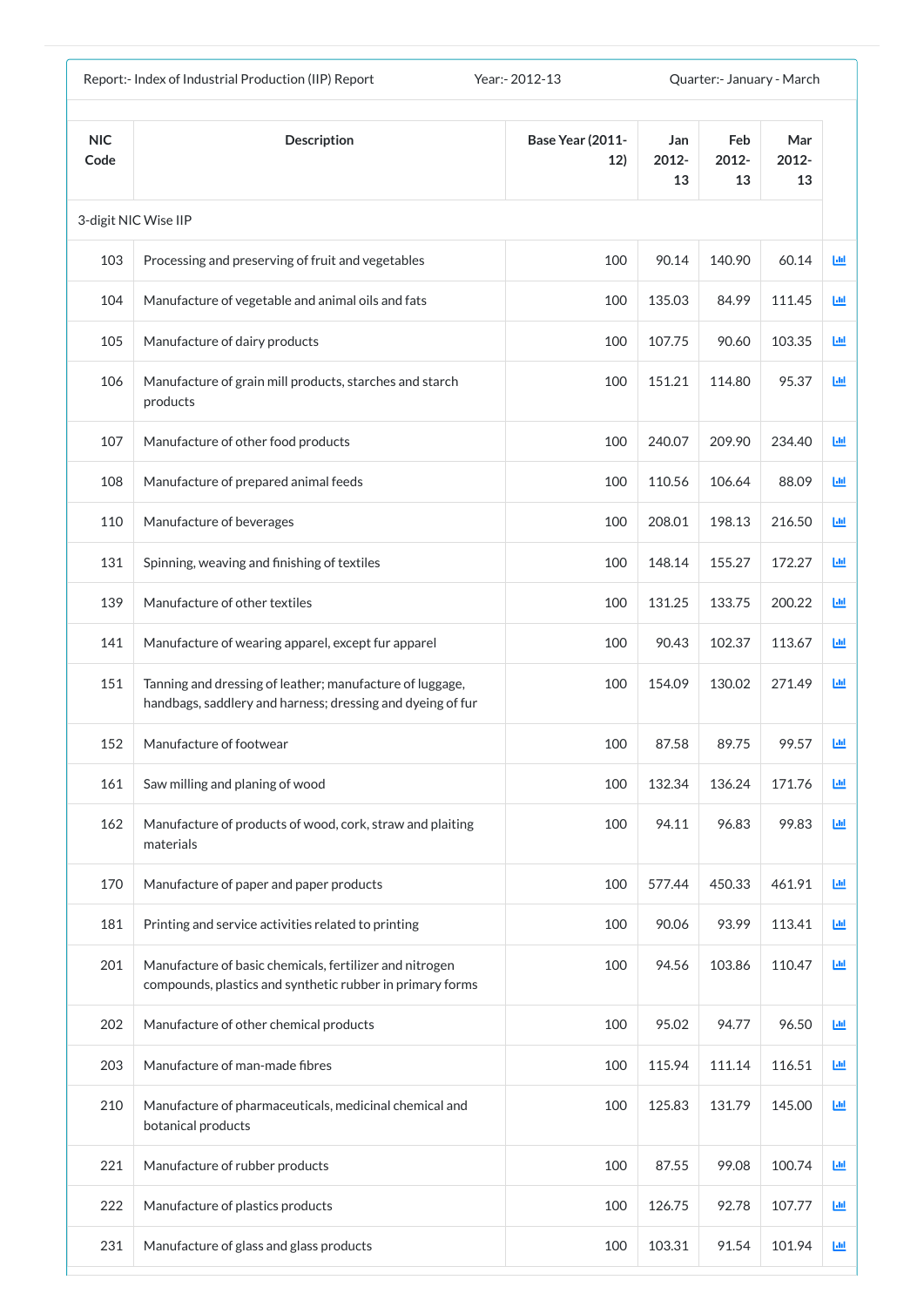| 239 | Manufacture of non-metallic mineral products n.e.c.                                                            | 100 | 104.23 | 54.75  | 110.48 | Ш |
|-----|----------------------------------------------------------------------------------------------------------------|-----|--------|--------|--------|---|
| 241 | Manufacture of basic iron and steel                                                                            | 100 | 130.63 | 139.42 | 157.97 | 画 |
| 242 | Manufacture of basic precious and other non-ferrous metals                                                     | 100 | 119.76 | 110.98 | 115.35 | 画 |
| 243 | Casting of metals                                                                                              | 100 | 88.59  | 71.96  | 91.26  | 画 |
| 251 | Manufacture of structural metal products, tanks, reservoirs<br>and steam generators                            | 100 | 105.81 | 110.79 | 104.99 | 画 |
| 259 | Manufacture of other fabricated metal products;<br>metalworking service activities                             | 100 | 49.33  | 11.98  | 71.44  | 画 |
| 262 | Manufacture of computers and peripheral equipment                                                              | 100 | 52.24  | 78.78  | 70.47  | 画 |
| 264 | Manufacture of consumer electronics                                                                            | 100 | 30.89  | 738.84 | 157.80 | 画 |
| 265 | Manufacture of measuring, testing, navigating and control<br>equipment; watches and clocks                     | 100 | 465.91 | 455.39 | 505.22 | 画 |
| 267 | Manufacture of optical instruments and equipment                                                               | 100 | 99.22  | 112.32 | 104.84 | 画 |
| 271 | Manufacture of electric motors, generators, transformers and<br>electricity distribution and control apparatus | 100 | 187.61 | 262.69 | 167.72 | 画 |
| 272 | Manufacture of batteries and accumulators                                                                      | 100 | 56.09  | 4.36   | 43.08  | ш |
| 273 | Manufacture of wiring and wiring devices                                                                       | 100 | 105.25 | 130.28 | 134.77 | 画 |
| 274 | Manufacture of electric lighting equipment                                                                     | 100 | 119.08 | 124.18 | 133.31 | 画 |
| 275 | Manufacture of domestic appliances                                                                             | 100 | 122.10 | 108.73 | 104.94 | ш |
| 279 | Manufacture of other electrical equipment                                                                      | 100 | 123.11 | 116.35 | 110.94 | 画 |
| 281 | Manufacture of general purpose machinery                                                                       | 100 | 224.46 | 259.67 | 271.93 | 画 |
| 282 | Manufacture of special-purpose machinery                                                                       | 100 | 98.57  | 82.70  | 87.83  | 画 |
| 291 | Manufacture of motor vehicles                                                                                  | 100 | 142.29 | 137.46 | 100.61 | 画 |
| 292 | Manufacture of bodies (coachwork) for motor vehicles;<br>manufacture of trailers and semi-trailers             | 100 | 26.51  | 87.74  | 90.39  | 画 |
| 293 | Manufacture of parts and accessories for motor vehicles                                                        | 100 | 97.77  | 104.05 | 103.91 | 画 |
| 309 | Manufacture of transport equipment n.e.c.                                                                      | 100 | 111.20 | 98.78  | 87.09  | 画 |
| 310 | Manufacture of furniture                                                                                       | 100 | 56.79  | 84.50  | 113.31 | 画 |
| 321 | Manufacture of jewellery, bijouterie and related articles                                                      | 100 | 78.05  | 93.73  | 91.04  | 画 |
| 325 | Manufacture of medical and dental instruments and supplies                                                     | 100 | 109.99 | 105.72 | 128.50 | 画 |
| 329 | Other manufacturing n.e.c.                                                                                     | 100 | 98.47  | 106.18 | 113.97 | 画 |
|     | 2-digit NIC Wise IIP                                                                                           |     |        |        |        |   |
| 10  | Manufacture Of Food Products                                                                                   | 100 | 210.28 | 180.79 | 191.92 | 画 |